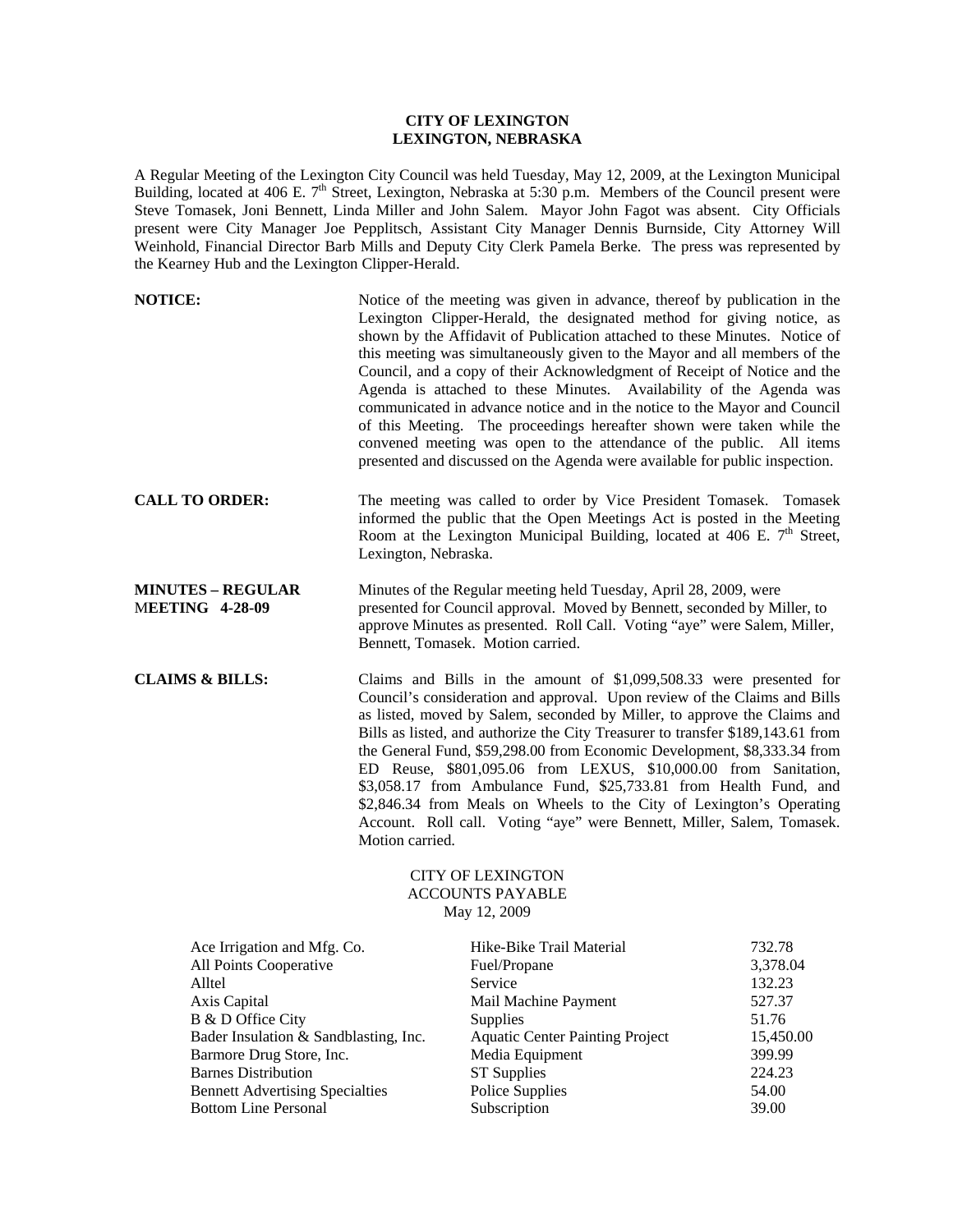| Card Center/Orscheln                     | <b>WWTP/ST Supplies</b>             | 234.93    |
|------------------------------------------|-------------------------------------|-----------|
| Case Credit Advantage                    | <b>Central Garage Supplies</b>      | 34.52     |
| Cash-Wa Distributing                     | Food & Supplies                     | 926.39    |
| Central Garage Fund                      | Fuel                                | 10,979.74 |
| Central Tire & Tread                     | Tire                                | 557.99    |
| <b>Certified Laboratories</b>            | <b>Central Garage Supplies</b>      | 206.46    |
| Coca-Cola/Dr. Pepper Bottling of Kearney | <b>Beverages</b>                    | 40.00     |
| <b>Conney Safety Products</b>            | <b>ST</b> Supplies                  | 238.75    |
| Crouch Recreational Design, Inc.         | Playground Equipment                | 8,394.00  |
| Culligan Water Conditioning Co.          | <b>Soft Water Supplies</b>          | 210.62    |
| Dan's Sanitation                         | <b>Sanitation Fees</b>              | 12,585.82 |
| Davis Energy, Inc.                       | Oil                                 | 1,059.95  |
| Dawson County Court                      | <b>Court Fees</b>                   | 14.00     |
| Dawson County Register of Deeds          | <b>Filing Fees</b>                  | 15.50     |
| Dawson Pest Control                      | <b>GGC</b> Service                  | 35.00     |
| Dawson Public Power District             | Power Purchase                      | 7,412.91  |
| Deeter Foundry, Inc.                     | <b>ST</b> Supplies                  | 640.00    |
| Delta Dental of Nebraska                 | Premium                             | 1,412.85  |
| Demars Gordon Olson & Zalewski           | Professional Service                | 2,486.23  |
| Dorado-Carrillo, Merced                  | <b>Utility Refund</b>               | 10.94     |
| Dunrite, Inc.                            | <b>WWTP Supplies</b>                | 60.38     |
| Election Systems & Software, Inc.        | <b>Election Supplies</b>            | 30.00     |
| <b>Electronic Systems</b>                | Lib. Service                        | 40.00     |
| EMS Billing Services, Inc.               | <b>Ambulance Service</b>            | 1,658.95  |
| Fairbanks International, Inc.            | 2009 Bobcat                         | 6,100.00  |
| Fox Bros. Hay Co., Inc.                  | Tree Grinding                       | 5,096.25  |
| <b>FYR-TEK</b>                           | Fire Dept. Supplies                 | 192.00    |
| Gale Group, The                          | <b>Books</b>                        | 115.55    |
| <b>Hach Company</b>                      | <b>Testing Supplies</b>             | 927.95    |
| Harry Ferris Company                     | <b>WWTP Service</b>                 | 1,260.00  |
| <b>Health Claims Fund</b>                | Claims                              | 22,994.30 |
| <b>Heartland Scuba Center</b>            | Scuba Tanks Inspection              | 392.80    |
| Hometown Leasing                         | <b>Copier Payments</b>              | 561.94    |
| <b>Ingram Library Services</b>           | <b>Books</b>                        | 584.87    |
| Jones Plumbing & Heating                 | GGC/WR/WWTP Repair/Supplies         | 232.18    |
| Knapp Electric                           | <b>WWTP Supplies</b>                | 3,089.54  |
| Kratzer Electric, Inc.                   | Service                             | 260.00    |
| Landmark Implement, Inc.                 | <b>WWTP/Central Garage Supplies</b> | 64.95     |
| Lexington Animal Clinic                  | <b>Animal Care</b>                  | 864.70    |
| Lexington Area Solid Waste Agency        | Landfill                            | 1,114.20  |
| Lexington Glass Co.                      | Repair                              | 150.00    |
| Lexington Newspapers, Inc.               | Publications                        | 1,213.15  |
| <b>Lexington Postmaster</b>              | Postage                             | 150.00    |
| Lexington Public Schools                 | Seminars                            | 10.00     |
| <b>Lexington Recreation Program</b>      | Pool/Rec Start-Up/Umpire Fees       | 3,980.00  |
| Lexington True Value                     | Supplies                            | 263.98    |
| Lexington, City of                       | Franchise/Service Fees              | 47,758.80 |
| Payroll                                  | Wages                               | 96,718.95 |
| Social Security                          | Employer Portion / FICA Med         | 7,144.11  |
| <b>First National Bank</b>               | Employer Portion / Pension          | 3,191.13  |
| <b>First National Bank</b>               | <b>Police Pension</b>               | 0.00      |
| <b>ICMA</b>                              | <b>City Manager Pension</b>         | 399.23    |
| Linda's Stitches & Creations             | <b>Uniform Expense</b>              | 306.00    |
| Linweld                                  | <b>Ambulance Supplies</b>           | 137.98    |
| Matt Parrott and Sons Co.                | <b>Office Supplies</b>              | 214.25    |
| $MC$ 2, Inc.                             | <b>WWTP Supplies</b>                | 473.45    |
| McCookNet Internet Service               | Service                             | 139.00    |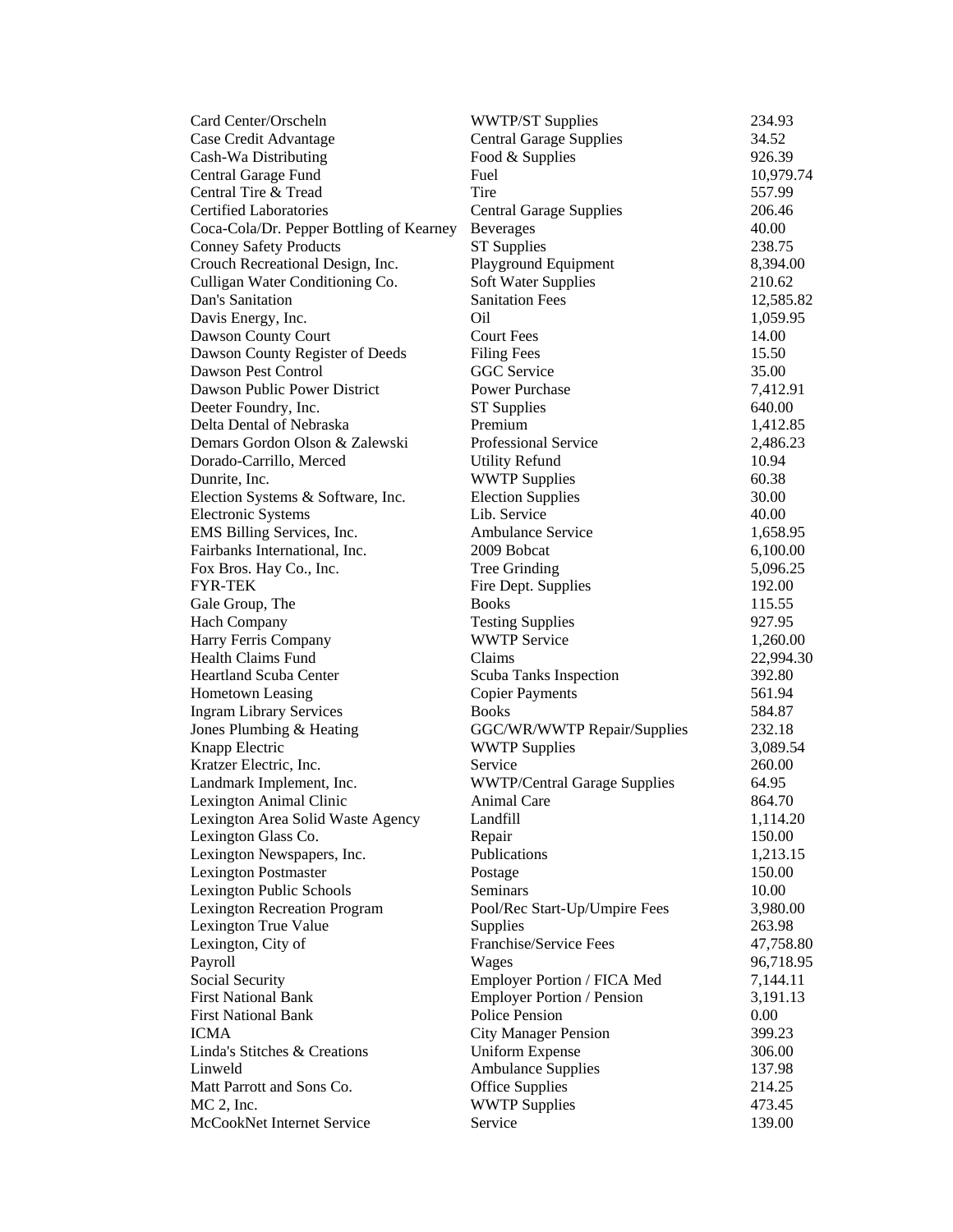| Mead Lumber & Rental-Lexington                                   | PK/Cem./Aquatic Center Supplies    | 275.93     |
|------------------------------------------------------------------|------------------------------------|------------|
| Meritain Health                                                  | Premium                            | 20,346.78  |
| Mid-State Units                                                  | Rental                             | 492.00     |
| <b>Morris</b> Press                                              | <b>GGC</b> Supplies                | 76.00      |
| <b>Municipal Supply</b>                                          | <b>WR Supplies</b>                 | 917.17     |
| Murphy Tractor & Equipment                                       | <b>Central Garage Supplies</b>     | 1,666.39   |
| Nebraska Dept. of Economic Development                           | Mid Plains CDBG Payments           | 8,333.34   |
| Nebraska Public Power District                                   | <b>Power Purchase</b>              | 640,925.49 |
| Nebraska State Recycling Association                             | <b>Membership Dues</b>             | 250.00     |
| Nebraska Waste Handlers                                          | Sludge Removal                     | 4,672.00   |
| Nelson, Margie L.                                                | <b>Cleaning Service</b>            | 500.00     |
| Original Lifeguard, Inc.                                         | Swimsuits/Supplies                 | 1,852.50   |
| Overton Sand & Gravel                                            | Fill Sand                          | 28.38      |
| <b>Oxbow Construction</b>                                        | Secondary Digester Rehab.          | 4,979.50   |
| Paulsen, Inc.                                                    | Concrete                           | 330.29     |
| <b>Platte Valley Communications</b>                              | Service/Repair                     | 444.99     |
| <b>Plum Creek Motors</b>                                         | Police Repairs                     | 3,343.51   |
| Presto-X LLC                                                     | Lib. Service                       | 80.00      |
| Roberts Dairy Company                                            | <b>Beverages</b>                   | 237.40     |
| Rodale, Inc.                                                     | Book                               | 39.94      |
| S & W Auto Parts, Inc.                                           | Supplies                           | 366.05     |
| Service Master Mid Nebraska                                      | <b>Cleaning Service</b>            | 379.12     |
| Source Gas, LLC                                                  | Gas Service                        | 10,237.75  |
| Teledyne Isco, Inc.                                              | <b>WWTP Supplies</b>               | 860.00     |
| Thomas Bouregy & Company, Inc.                                   | <b>Books</b>                       | 139.50     |
| Thompson Co., The                                                | Food & Supplies                    | 905.98     |
| TierOne-Lib. Petty Cash                                          | Postage/Seminars                   | 49.86      |
| Tnemec Company, Inc.                                             | <b>Aquatic Center Paint</b>        | 2,431.37   |
| <b>Total Lawn Care</b>                                           | Lawn Service                       | 1,947.00   |
| Tri-County Hospital                                              | Wellness                           | 187.00     |
| <b>U-Save Business Equipment</b>                                 | Postage/Supplies                   | 693.55     |
| Upstart                                                          | Lib. Supplies                      | 45.95      |
| Village Uniform                                                  | <b>GGC</b> Supplies                | 15.20      |
| Wal-Mart                                                         | Supplies                           | 1,015.09   |
| Willard Weinhold Law Office                                      | <b>Expense Reimbursement</b>       | 151.64     |
| American Girl                                                    | Subscription                       | 22.95      |
| <b>Anderson Graphics</b>                                         | Lib. Supplies                      | 46.85      |
| Blue Cross Blue Shield of Nebraska                               | Ambulance Refund                   | 119.37     |
| Card Center/Orscheln                                             | <b>WWTP Supplies</b>               | 25.98      |
| <b>Council for Economic Development</b>                          | Loan for Lexington Business Center | 59,298.00  |
| Dutton-Lainson Company                                           | <b>Light Poles</b>                 | 3,056.00   |
| <b>Electric Fixture</b>                                          | <b>ST Supplies</b>                 | 92.00      |
| Gempler's, Inc.                                                  | <b>ST Supplies</b>                 | 278.95     |
| Great Plains One-Call Service                                    | Locates                            | 72.54      |
| HD Supply Waterworks                                             | <b>WR Supplies</b>                 | 160.47     |
| <b>Health Claims Fund</b>                                        | Claims                             | 1,326.66   |
| <b>International City Management Association Membership Dues</b> |                                    | 1,201.60   |
| <b>Ingram Library Services</b>                                   | <b>Books</b>                       | 60.29      |
| Jim Phillips Const.                                              | ST Repair                          | 2,921.00   |
| Keim, Bob                                                        | Freon Removal                      | 90.00      |
| Lexington Newspapers, Inc.                                       | Publications                       | 49.60      |
| Lexington Volunteer Fire Dept.                                   | Seminar                            | 567.40     |
| Linweld                                                          | <b>Ambulance Supplies</b>          | 51.98      |
| Midwest Laboratories, Inc.                                       | <b>WWTP Tests</b>                  | 1,630.00   |
| Naumann, Sondra                                                  | <b>Cleaning Service</b>            | 145.25     |
| Nebraska Department of Revenue                                   | Sales & Use Tax                    | 40,978.23  |
| Nebraska Tech & Telecomm, Inc.                                   | Telephone Expense                  | 1,457.83   |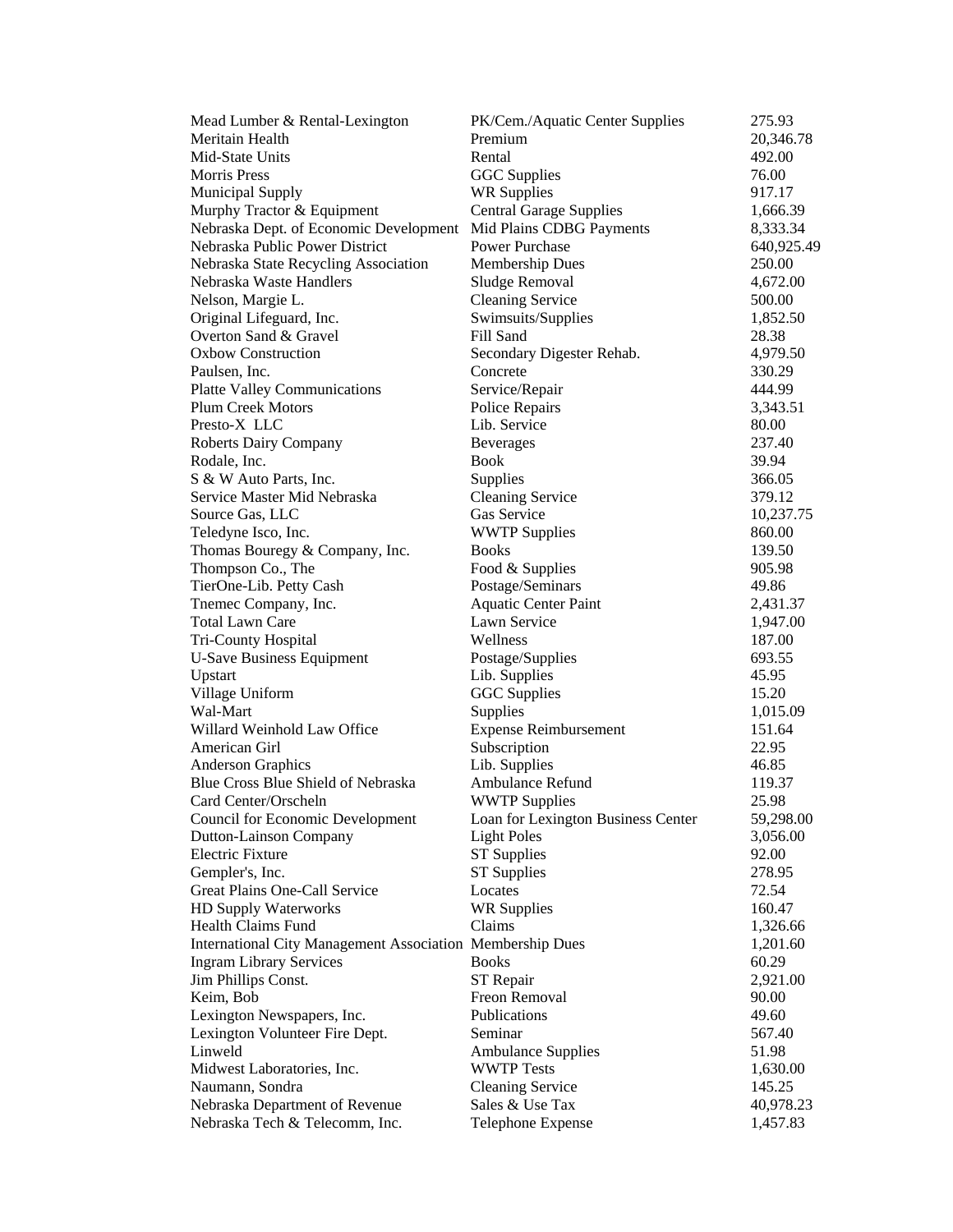| <b>Plum Creek Cleaners</b><br>S & W Auto Parts, Inc.<br>TierOne-City Petty Cash<br>TierOne-Library Petty Cash<br><b>U-Save Business Equipment</b><br>Wal-Mart |                                                                                                                                                                                                                                                                                                                                                              | Supplies<br><b>ST Supplies</b><br>Food/Postage/Uniform Expense<br>Postage<br>Postage<br>Supplies                                                                                                                                                                                                                                                                                                                                      | 180.00<br>20.40<br>35.73<br>3.51<br>4.95<br>17.53 |  |
|---------------------------------------------------------------------------------------------------------------------------------------------------------------|--------------------------------------------------------------------------------------------------------------------------------------------------------------------------------------------------------------------------------------------------------------------------------------------------------------------------------------------------------------|---------------------------------------------------------------------------------------------------------------------------------------------------------------------------------------------------------------------------------------------------------------------------------------------------------------------------------------------------------------------------------------------------------------------------------------|---------------------------------------------------|--|
|                                                                                                                                                               |                                                                                                                                                                                                                                                                                                                                                              | TOTAL CLAIMS:                                                                                                                                                                                                                                                                                                                                                                                                                         | 1,099,508.33                                      |  |
|                                                                                                                                                               | Tomasek. Motion carried.                                                                                                                                                                                                                                                                                                                                     | <b>SPECIAL USE AGREEMENT:</b> A special use agreement with Dennis Fleming for buildings moved<br>onto his property at 1504 N Taylor was presented for Council<br>consideration. Pepplitsch reviewed the issue and highlighted the<br>terms of the agreement. Following discussion, moved by Miller,<br>seconded by Bennett to approve the special use agreement as<br>presented. Roll call. Voting "aye" were Salem, Bennett, Miller, |                                                   |  |
| <b>RESOLUTION:</b>                                                                                                                                            | Resolution 09-13 was presented for Council consideration. Following<br>discussion, moved by Miller, seconded by Salem, to update the person<br>authorized to Steve Tomasek, Vice President, in place of John Fagot in his<br>absence to execute the documents. Roll call. Voting "aye" were Bennett,<br>Salem, Miller, Tomasek. Motion carried.              |                                                                                                                                                                                                                                                                                                                                                                                                                                       |                                                   |  |
|                                                                                                                                                               | Moved by Miller, seconded by Salem, to approve Resolution 09-13 as<br>amended. Roll call. Voting "aye" were Bennett, Salem, Miller, Tomasek.<br>Motion carried.                                                                                                                                                                                              |                                                                                                                                                                                                                                                                                                                                                                                                                                       |                                                   |  |
|                                                                                                                                                               |                                                                                                                                                                                                                                                                                                                                                              | <b>RESOLUTION NO. 09-13</b>                                                                                                                                                                                                                                                                                                                                                                                                           |                                                   |  |
|                                                                                                                                                               | WHEREAS, the City has by Ordinance No. 2261 approved the sale of the<br>following described real estate owned by the City, to-wit:                                                                                                                                                                                                                           |                                                                                                                                                                                                                                                                                                                                                                                                                                       |                                                   |  |
|                                                                                                                                                               | The South 78.6 Feet of Lots 7 and 8, in Block 19, MacColl and Leflang's<br>Second Addition to the City of Lexington, Dawson County, Nebraska;                                                                                                                                                                                                                |                                                                                                                                                                                                                                                                                                                                                                                                                                       |                                                   |  |
|                                                                                                                                                               | WHEREAS, Notice of such Ordinance has been duly published and the time<br>for remonstrance has passed, and no petition against such sale has been filed.                                                                                                                                                                                                     |                                                                                                                                                                                                                                                                                                                                                                                                                                       |                                                   |  |
|                                                                                                                                                               | BE IT THEREFORE RESOLVED by the Council and Vice-President of the<br>Council of the City of Lexington, Nebraska, that Steve Tomasek, as Vice-<br>President of the Council is hereby directed and authorized on behalf of the<br>City to execute a deed conveying the above described property to COUNCIL<br>FOR ECONOMIC DEVELOPMENT, the purchaser thereof. |                                                                                                                                                                                                                                                                                                                                                                                                                                       |                                                   |  |
|                                                                                                                                                               | PASSED AND APPROVED this 12th day of May, 2009.                                                                                                                                                                                                                                                                                                              |                                                                                                                                                                                                                                                                                                                                                                                                                                       |                                                   |  |
|                                                                                                                                                               | CITY OF LEXINGTON, NEBRASKA                                                                                                                                                                                                                                                                                                                                  |                                                                                                                                                                                                                                                                                                                                                                                                                                       |                                                   |  |
|                                                                                                                                                               | BY: Steve Tomasek, Vice-President                                                                                                                                                                                                                                                                                                                            |                                                                                                                                                                                                                                                                                                                                                                                                                                       |                                                   |  |
|                                                                                                                                                               | ATTEST: Pamela Berke, Deputy City Clerk                                                                                                                                                                                                                                                                                                                      |                                                                                                                                                                                                                                                                                                                                                                                                                                       |                                                   |  |
| <b>ORDINANCE:</b>                                                                                                                                             |                                                                                                                                                                                                                                                                                                                                                              | An ordinance entitled "AN ORDINANCE APPOINTING A CITY<br>MANAGER; TO PROVIDE FOR AN EFFECTIVE DATE AND FOR<br>PUBLICATION IN PAMPHLET FORM" was read by title. Moved by                                                                                                                                                                                                                                                               |                                                   |  |